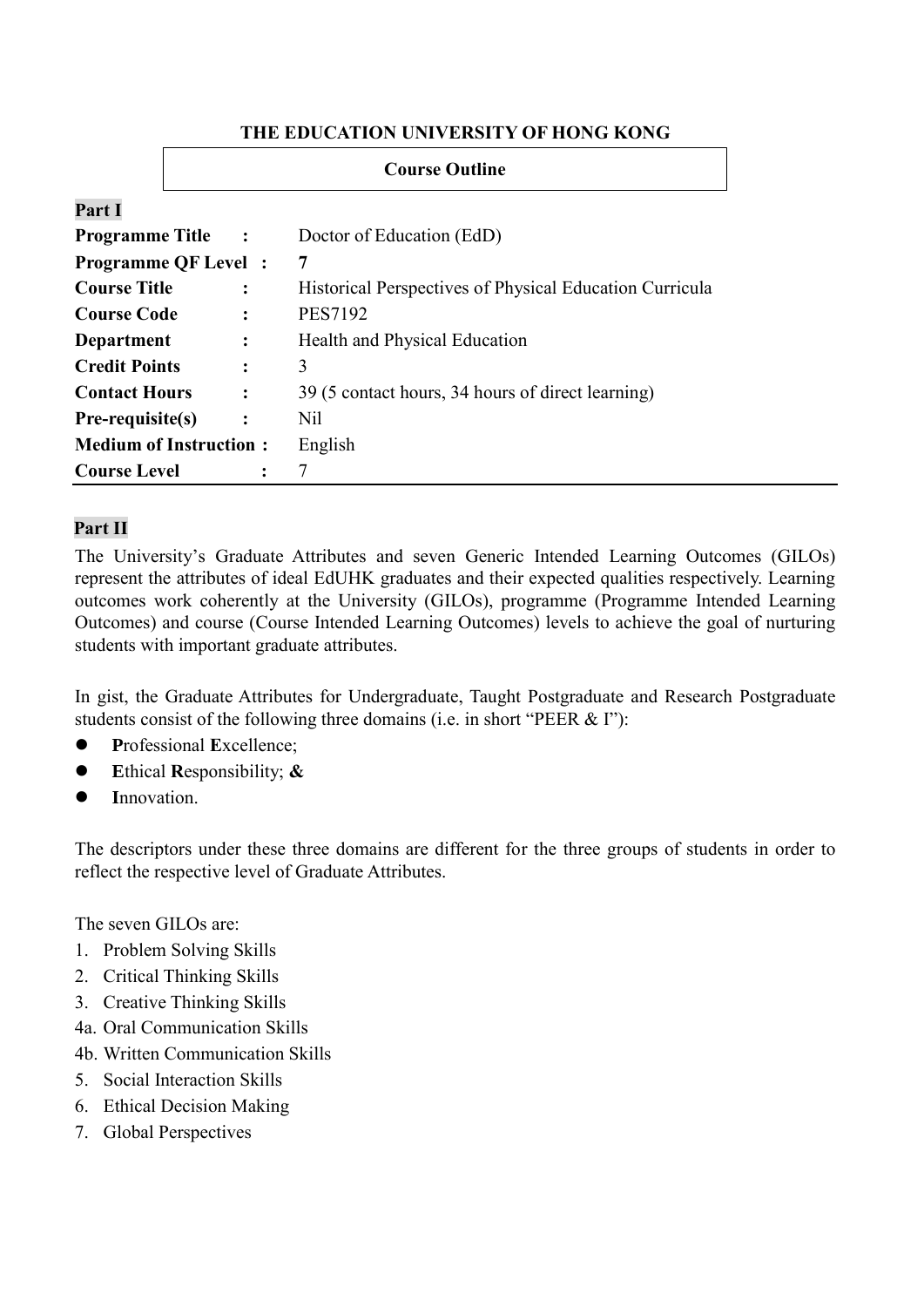## **1. Course Synopsis**

From a historical perspective, the course encompasses theoretical and practical aspects of sports science, physical activities, and school physical education. Specifically, the course will critically examine the history of the development of sport and physical education in both the local Hong Kong context and in countries where sport sciences and physical education (PE) are well developed and popular, in particular the United States, the United Kingdom, and Australia. The course will also examine critically how attitudes towards health, physical activity and physical education affected the PE curricula and PE teaching in schools in the respective contexts.

### **2. Course Intended Learning Outcomes** (CILOs)

*Upon completion of this course, students will be able to:*

- $C I L O<sub>1</sub>$  critically analyse the history of physical education curricula and PE teacher education programmes in Hong Kong and in overseas countries;
- $\text{CILO}_2$  synthesise knowledge related to historical elements of sports, physical activities, physical education and PE teacher education programmes both from the local and global perspectives;
- CILO<sup>3</sup> understand the context of significant events in the history of physical education and sport sciences, and be able to relate this information to contemporary school physical education curricula and issues;
- CILO4 critically analyse the heritage of past and present physical education programmes through investigations of how sports events influenced the existing PE curricula and student growth;
- $\text{CILO}_5$  develop a concern on pertinent issues confronting the profession, thus contributing to a greater degree of interest in professional problems in relation to PE curriculum.

### **3. Content, CILOs and Teaching & Learning Activities**

| <b>Course Content</b>                                                                                                                                                                                                                                              | <b>CILOs</b> | <b>Suggested Teaching &amp; Learning Activities</b> |  |
|--------------------------------------------------------------------------------------------------------------------------------------------------------------------------------------------------------------------------------------------------------------------|--------------|-----------------------------------------------------|--|
| An overview of the traditional roles of $ C\angle ILO_{1,2} $<br>sports and physical activities, as well as<br>physical education programmes in Hong<br>Kong, as compared to western countries<br>such as Australia, the United Kingdom, and<br>the United States. |              | To be prescribed by individual lecturers.           |  |
| Contemporary trends and issues in the<br>2.<br>study of physical education curriculum.                                                                                                                                                                             | $C LO3$      | To be prescribed by individual lecturers.           |  |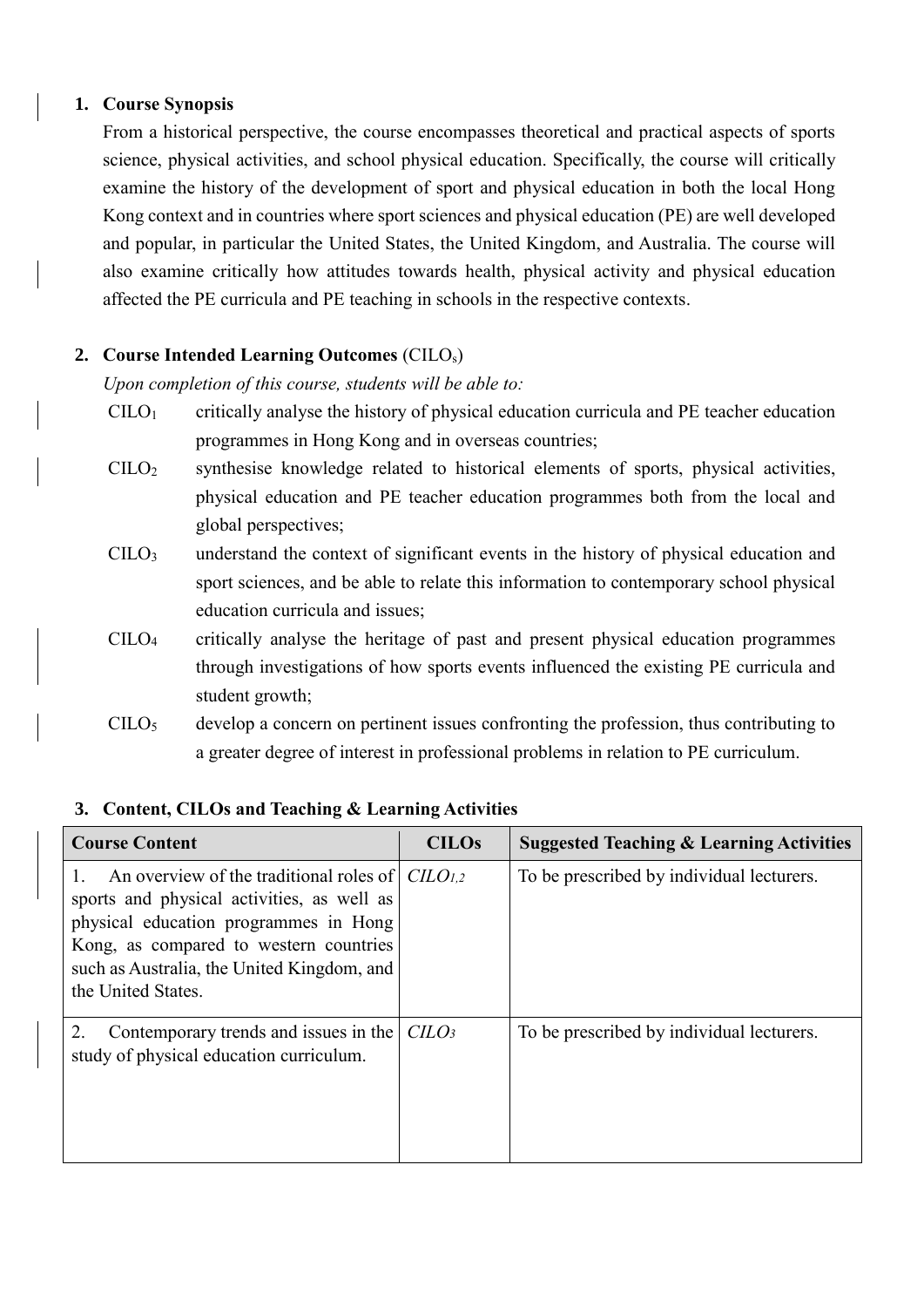| 3.<br>Physical education curriculum design $\vert$ CILO <sub>4,5</sub><br>innovative/effective<br>teaching<br>and<br>strategies. | To be prescribed by individual lecturers. |
|----------------------------------------------------------------------------------------------------------------------------------|-------------------------------------------|
| 4. Research methodology/ approaches in $\text{CILO}_{4,5}$<br>physical education research.                                       | To be prescribed by individual lecturers. |
| Critical appraisal and evaluation of $\text{CILO}_{1,2,3,4,5}$<br>5.<br>studies on historical physical education<br>curriculum.  | To be prescribed by individual lecturers. |

#### **4. Assessment**

|     | <b>Assessment Tasks</b>                                                                                                                                  | Weighting $(\% )$ | <b>CILO</b>                   |
|-----|----------------------------------------------------------------------------------------------------------------------------------------------------------|-------------------|-------------------------------|
| (a) | Annotated bibliography of references (50 references)<br>related to historical perspectives of sports and PE in<br>both the Hong Kong and global contexts | 25                | CLO <sub>1, 2, 3</sub>        |
| (b) | A critical review of historical sport and PE curriculum<br>$(1000-1500 \text{ words})$                                                                   | 25                | CLO <sub>1, 2, 3</sub>        |
| (c) | A proposal in PE-related research under teaching and<br>learning perspective with the focus of student learning<br>$(1800 - 2500 \text{ words})$         | 50                | CILO <sub>1, 2, 3, 4, 5</sub> |

### **5. Required Text(s)**

Nil

### **6. Recommended Readings**

- Education Bureau. (2017). *Physical Education Key Learning Area Curriculum Guide (Primary 1- Secondary 3)*. Hong Kong: The Government Printer, Hong Kong.
- Education Bureau**.** (2018). *A Holistic Review of the Hong Kong School Curriculum Proposed Reforms*. Retrieved from [http://www.edb.gov.hk/en/curriculum-development/cs](http://www.edb.gov.hk/en/curriculum-development/cs-curriculum-doc-report/holistic-review/index.html#1)[curriculum-doc-report/holistic-review/index.html#1](http://www.edb.gov.hk/en/curriculum-development/cs-curriculum-doc-report/holistic-review/index.html#1)
- Freeman, W.H. (2015). *Physical Education, exercise and sport science in a changing society.* (8th ed.) Burlington, MA : Jones & Bartlett Learning.
- Ha, A. S., & Wang, L. (2009). A critical review of Hong Kong Schools' Physical Education 1984- 2009. *Educational Research Journal, V24,* (1), 71-94.
- Hallal, P.C., Andersen, L.B., Bull, F.C., et al. (2012). Global physical activity levels: surveillance progress, pitfalls and prospects. *The Lancet*, 380 (9838), 247-57.
- Light, R. (2012) *Game Sense: pedagogy for performance, participation and enjoyment (Routledge Studies in Physical Education and Youth Sport)*. Routledge.
- Majumdar, B., Mangan, J.A. (2009) *Sport in South Asian Society: Past and Present (Sport in the Global Society)*. Routledge.